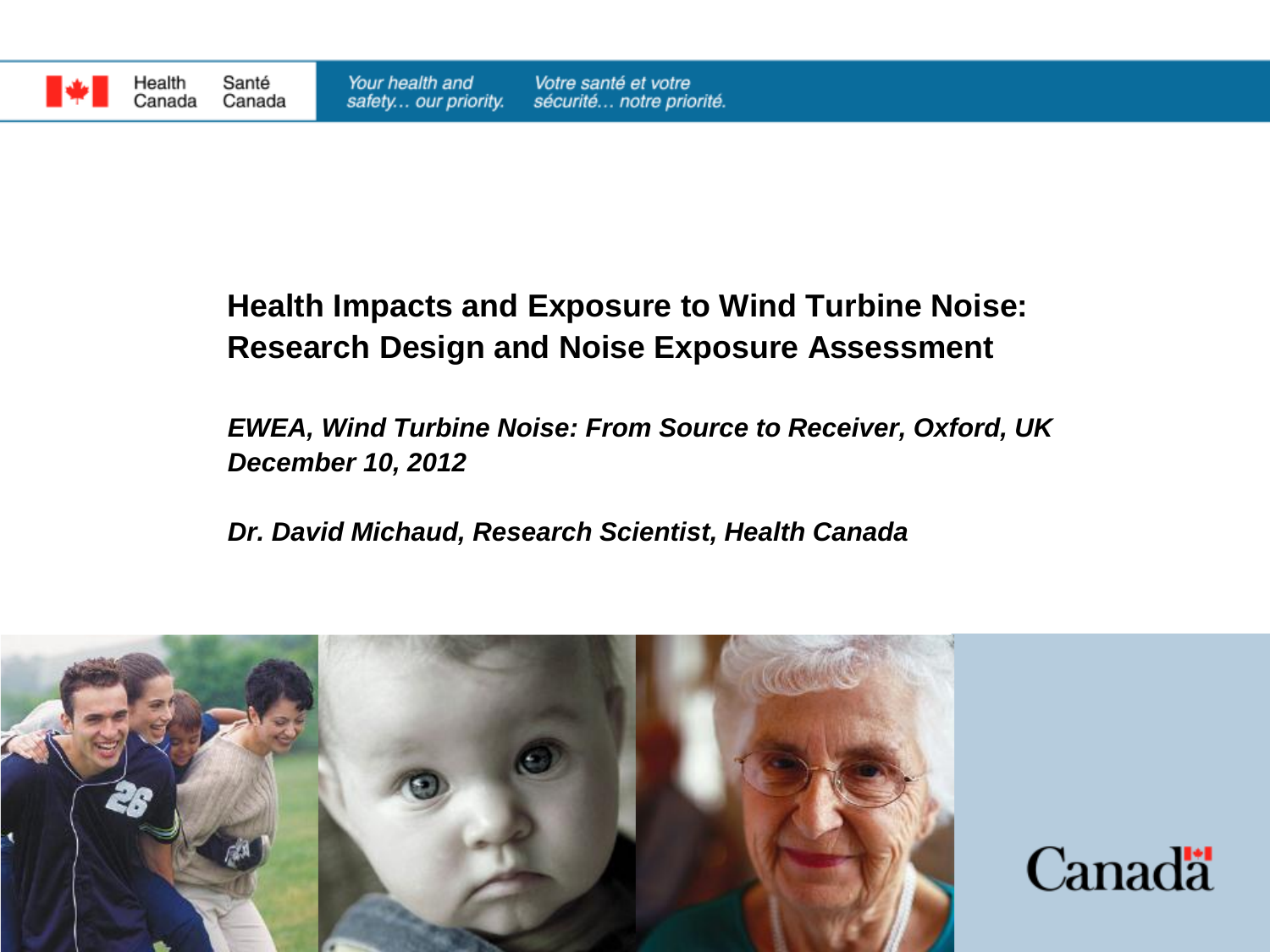### **Outline**

- Canadian national and provincial context
- **Health Canada's role**
- Wind turbine noise and health
- **HC Wind Turbine Noise and Health Study** 
	- Research objectives
	- Study design
	- Complexities for discussion
	- Peer review/consultation of methodology
- **Research team**



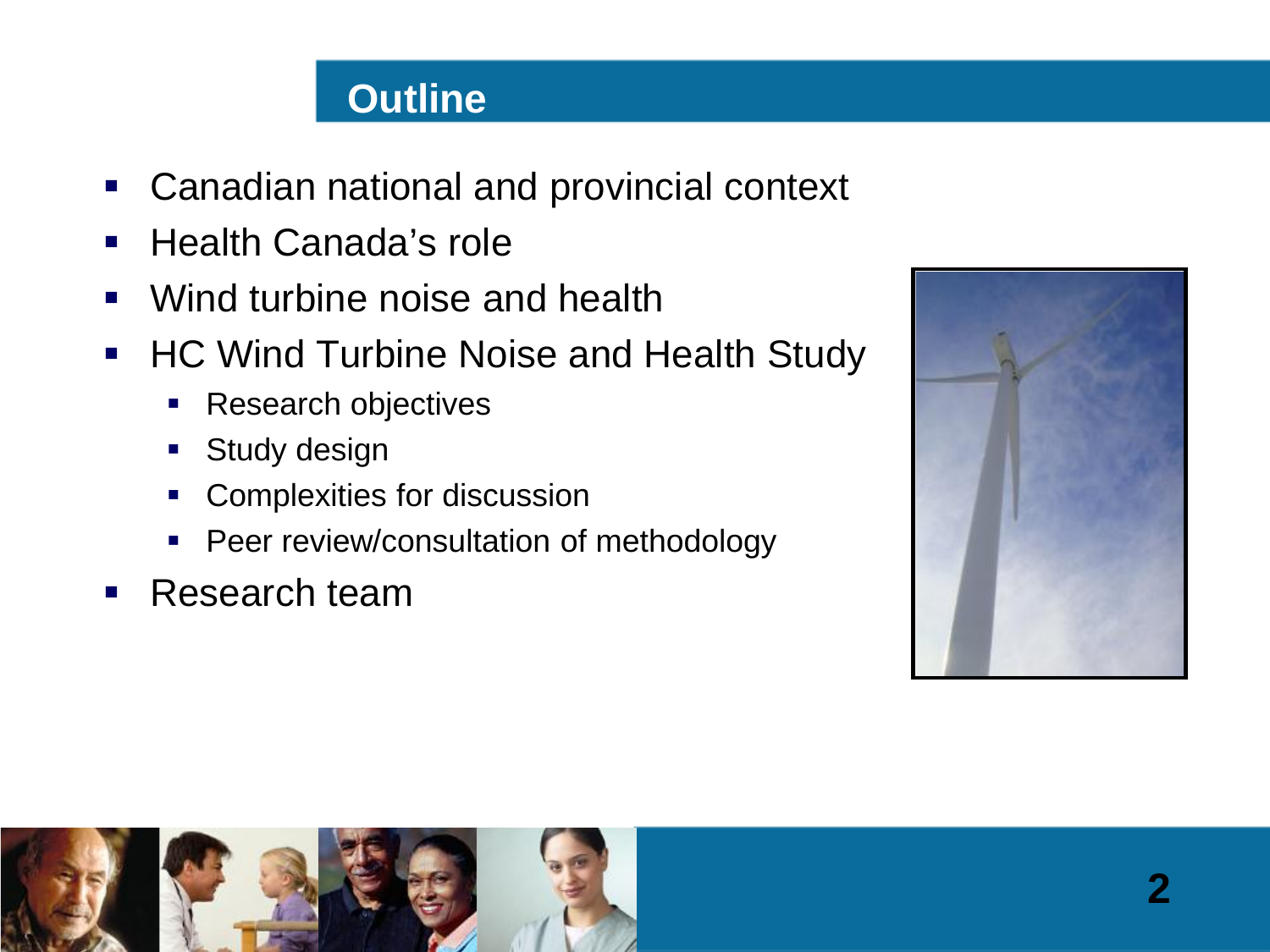## **Canadian National and Provincial Context**

- The wind turbine industry is steadily expanding in Canada.
- Currently 148 wind turbine installations nationally.
- Wind capacity currently surpassing 5.9 Gigawatts (GW) - enough to power over 1.4 million homes/year.
	- By 2015 capacity is expected to reach 10 GW a 20 fold increase over 2000 levels.
- Industry target: 20% of Canada's electricity generation by wind power by 2025.
- Provinces responsible for provincial environmental assessments, approval, siting, zoning, etc. for wind turbine developments.
- Provincial wind energy targets in place for most provinces.

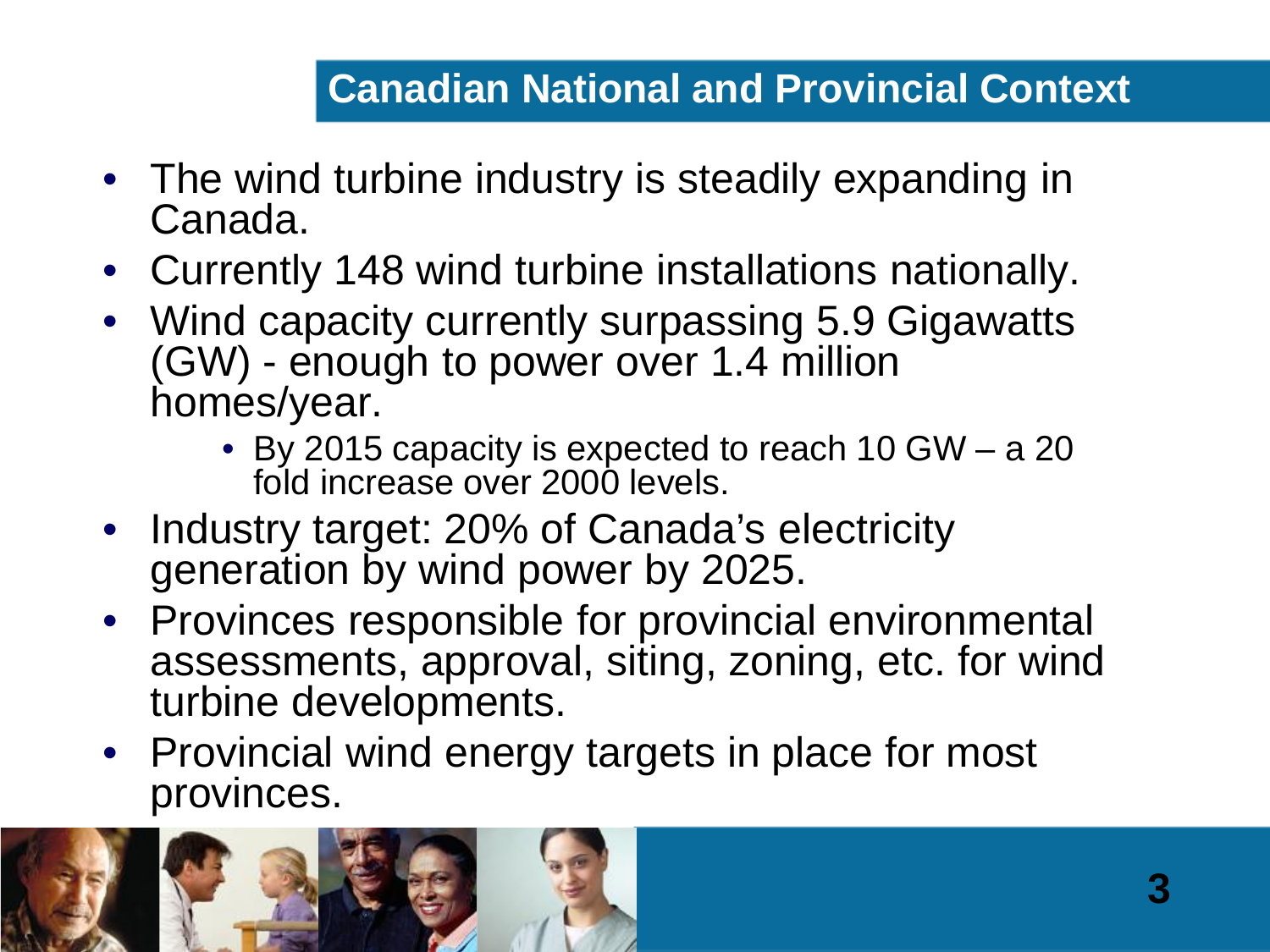#### …….As of December 4, 2012





**4**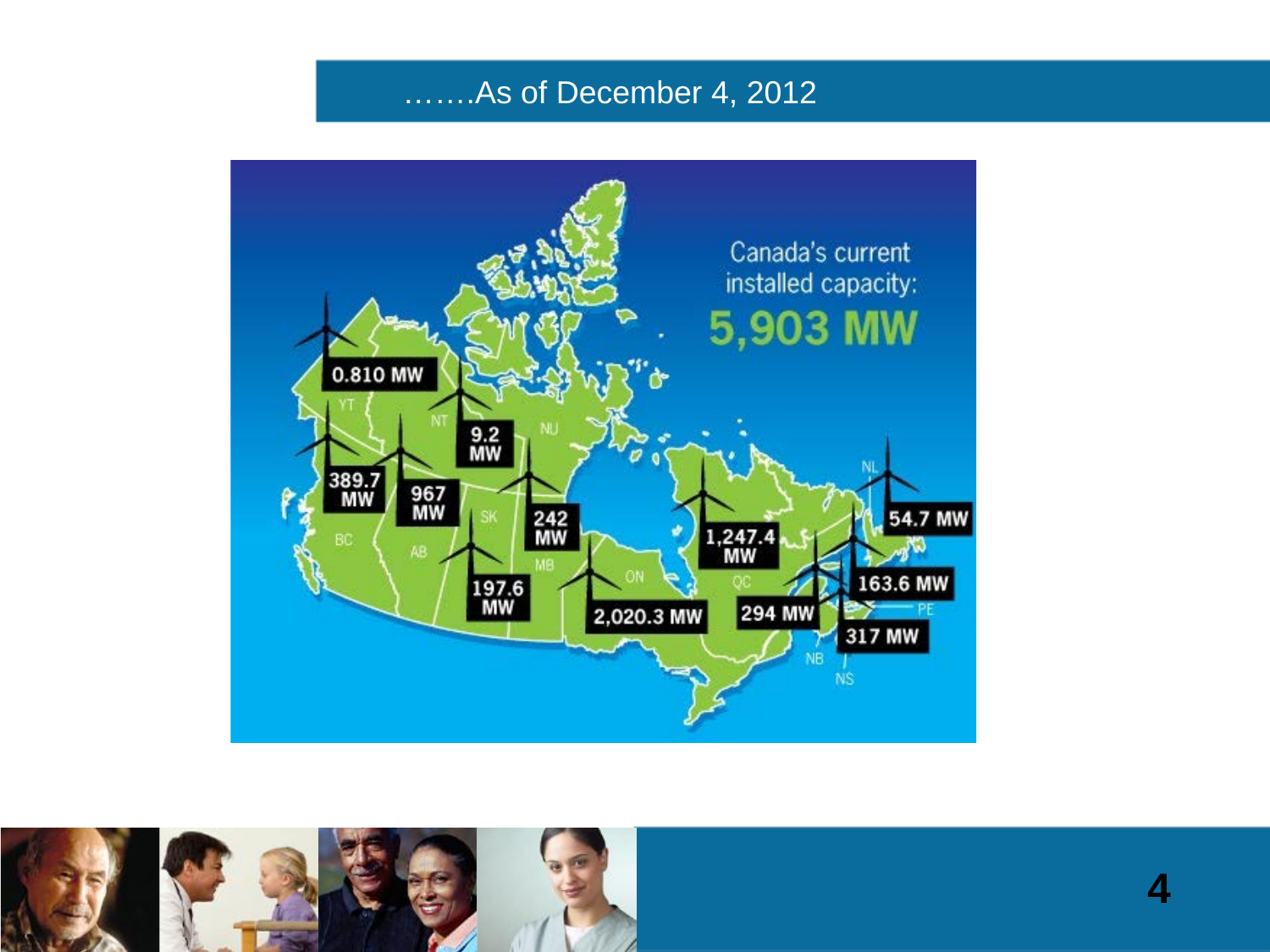## **Health Canada's Role**

- Health Canada is responsible for protecting the health and safety of Canadians from unsafe radiation emitting devices. The *Radiation Emitting Devices Act* definition of radiation includes acoustical energy (i.e. noise), thus noise-emitting devices are considered to be radiation emitting devices.
- **IF In carrying out this responsibility Health Canada:** 
	- Participates in the development of international noise standards (e.g. ISO and WHO);
	- **Provides advice on the potential health effects of noise from** proposed development projects including wind turbine projects;
	- Provides advice on potential health effects of certain types of environmental, occupational and recreational noise (e.g. workplace machinery noise and noisy toys).

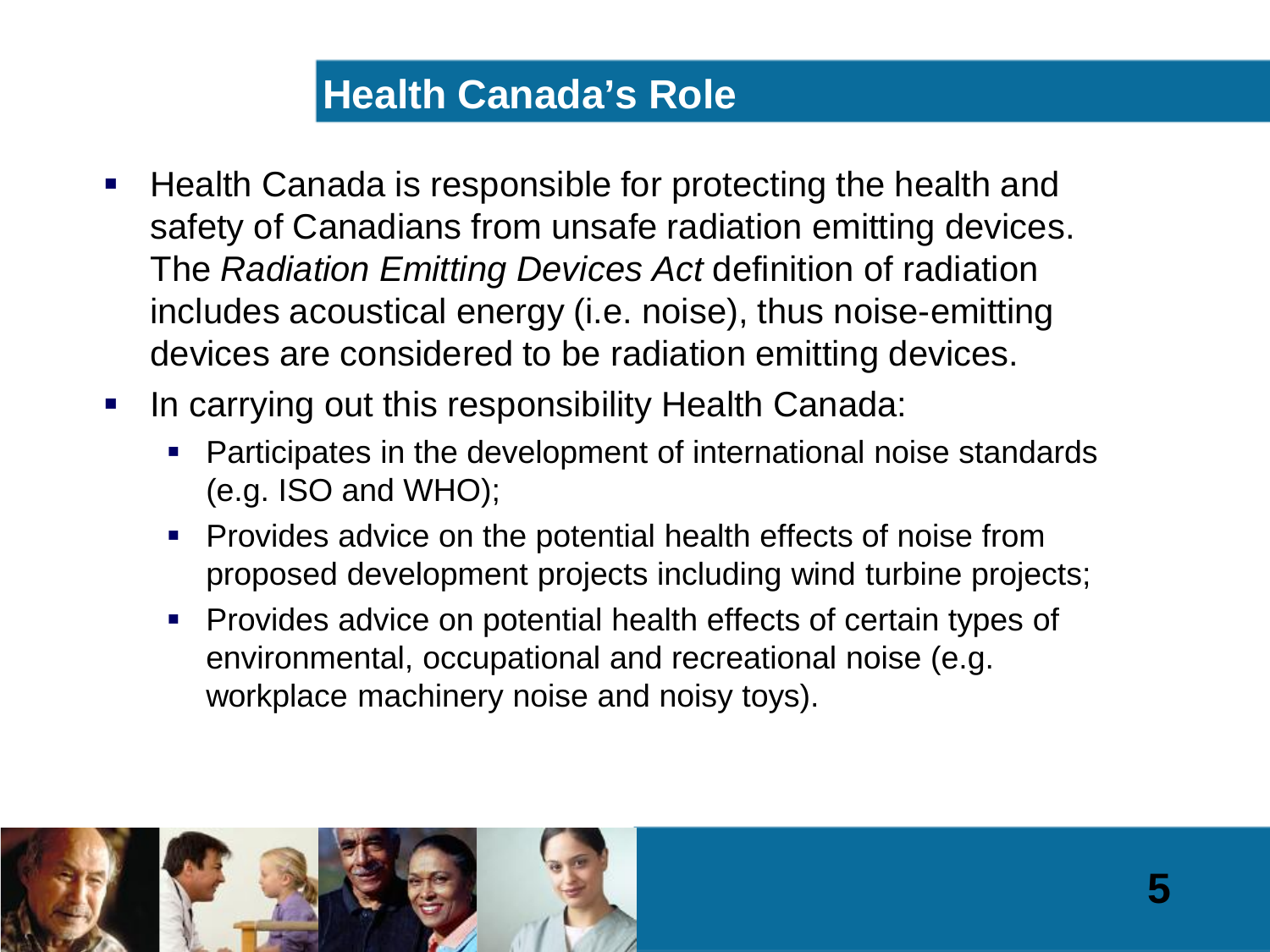### **Wind Turbine Noise and Health: The Issue**

- Concerns have been raised regarding possible health risks to Canadian residents living in close proximity to wind turbine installations.
	- Indirect pathway e.g. sleep disturbance, headaches, nausea, tinnitis, annoyance
- Suggestions made that low frequency noise contributes to health impacts.
- **EXTE.** Limited research in this area to conclude whether or not there is a relationship between exposure to wind turbine noise and harm to human health.

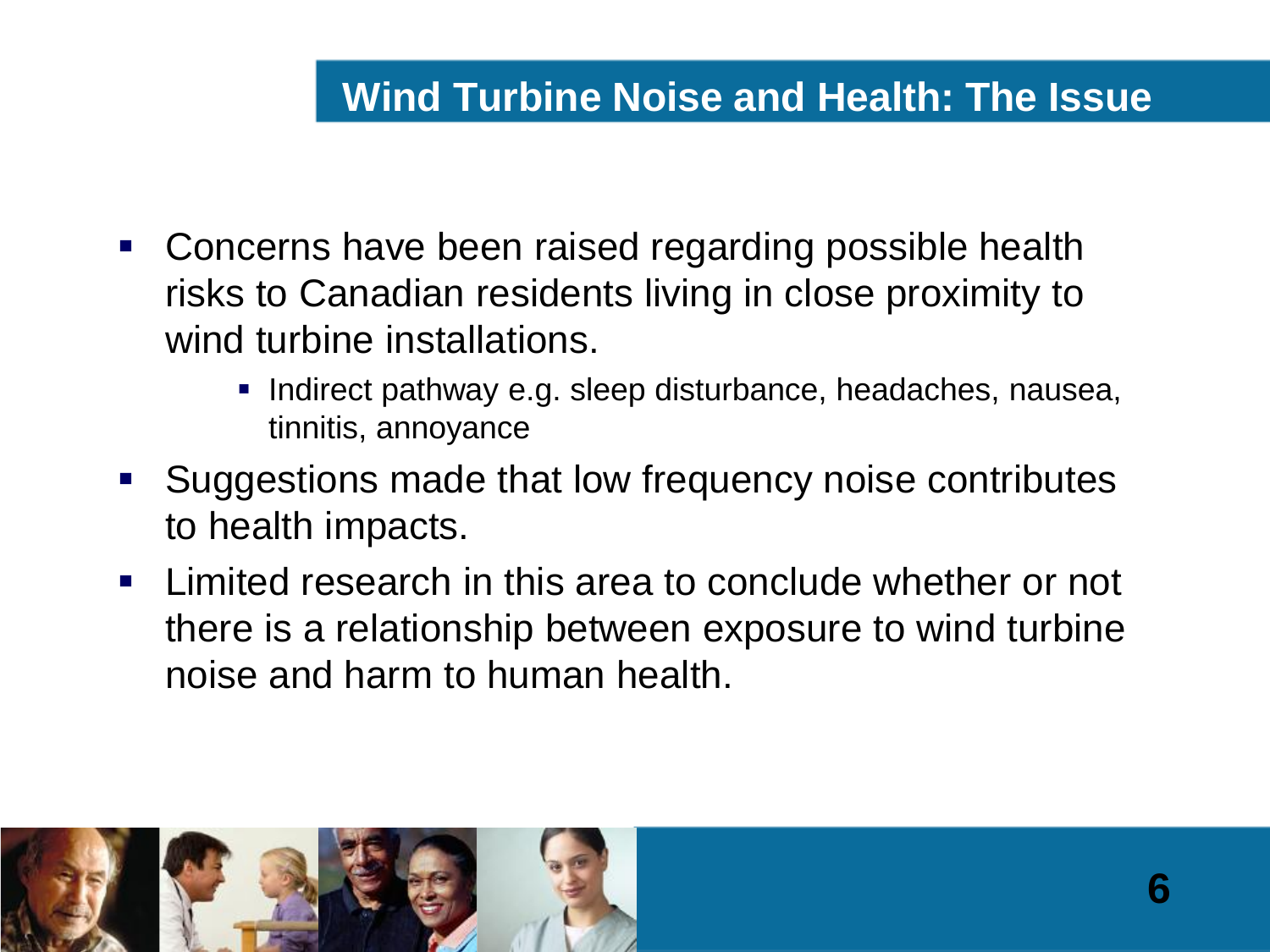Health Canada is working with Statistics Canada and a research team with expertise in areas including acoustics, health assessment, sleep disturbance, clinical medicine, bio-statistics and epidemiology. The study will explore the relationship between wind turbine noise and potential impacts on human health and well-being.



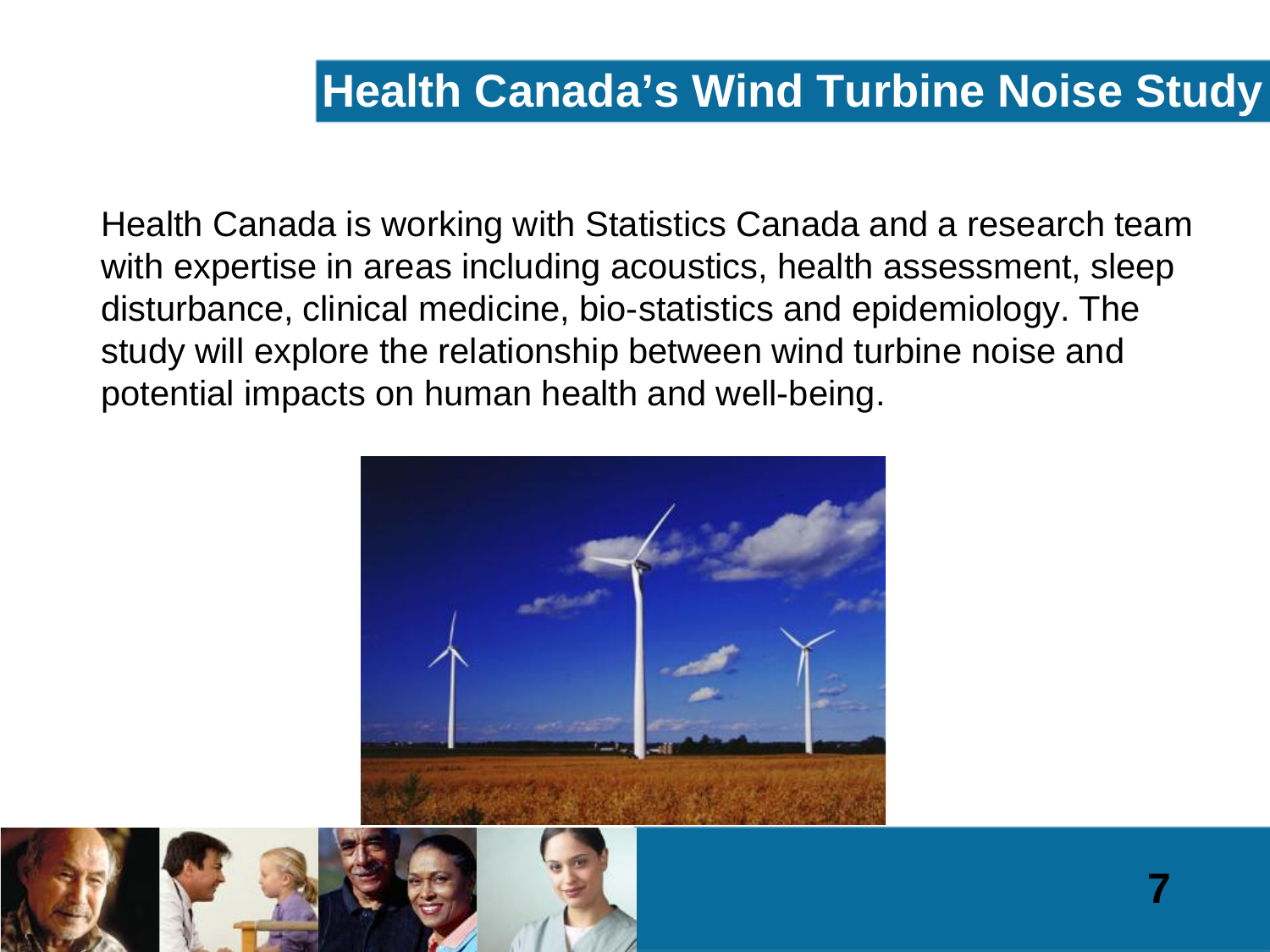## **Primary Research Objectives**

- 1) Investigate the prevalence of health effects/indicators among a sample of Canadians exposed to wind turbine noise using self-reported & objective measures;
- 2) Apply statistical modeling to derive exposure response relationships for wind turbine noise levels/distances and self-reported & objective health measures; and
- 3) Address an uncertainty that exists regarding low frequency noise from wind turbines as a potential contributing factor towards adverse community reaction.

*Results will be considered as part of a broader evidence base and will not provide a definitive answer on their own.*

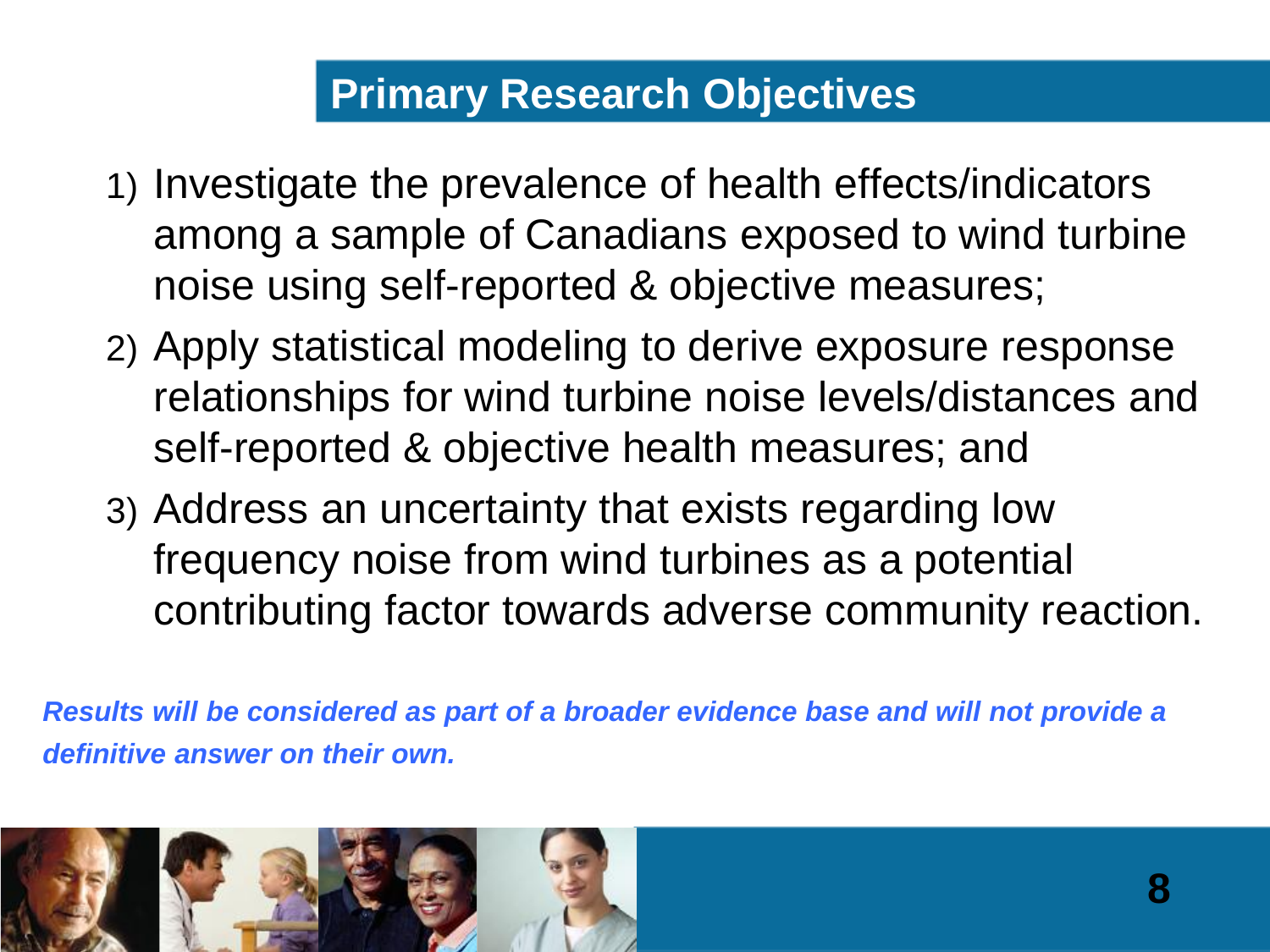# **Study Design:Sample identification**

Locations in Canada: Initial targeted sample 2000 dwellings from 8-12 wind farms

- 30-55 dB (5 dB bins)
- Distances up to 10 km or more
- Subjects recruited through 'cold calls' with multiple follow up
- All dwellings above 40 dB will be visited
- Random selection for dwellings less than 40 dB
- One person (18-79 yrs) randomly selected from each household
- Equal demographic representation

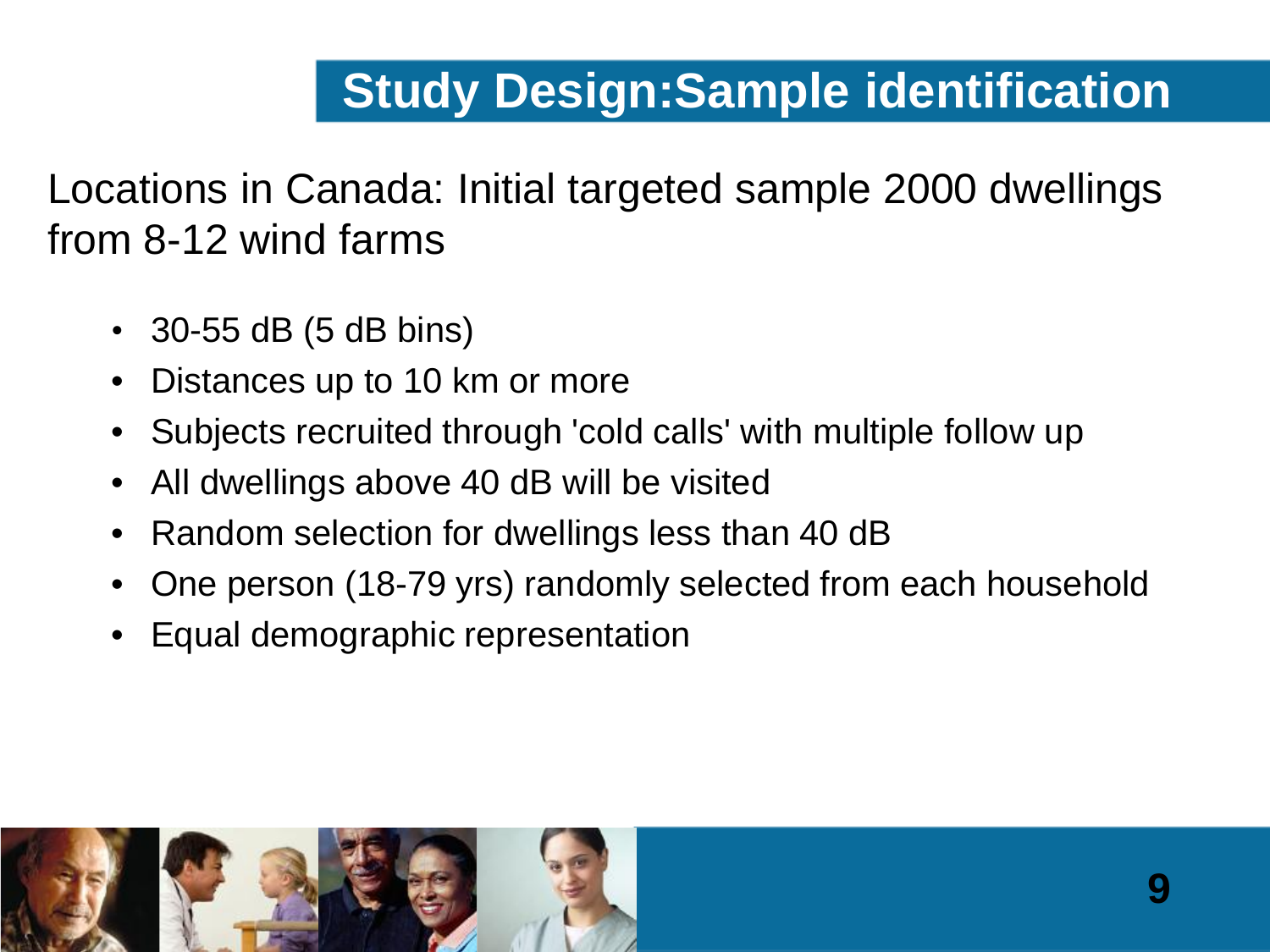# **Study Design: Questionnaire**

# Questionnaire administered in person (25-min)

# **Modules**

Quality of Life **Housing characteristics** Sleep quality **Physical activity** Stress & recent life events

Demographics Perception of outdoor noise sources Chronic conditions Community engagement

*Field test completed; n=24*

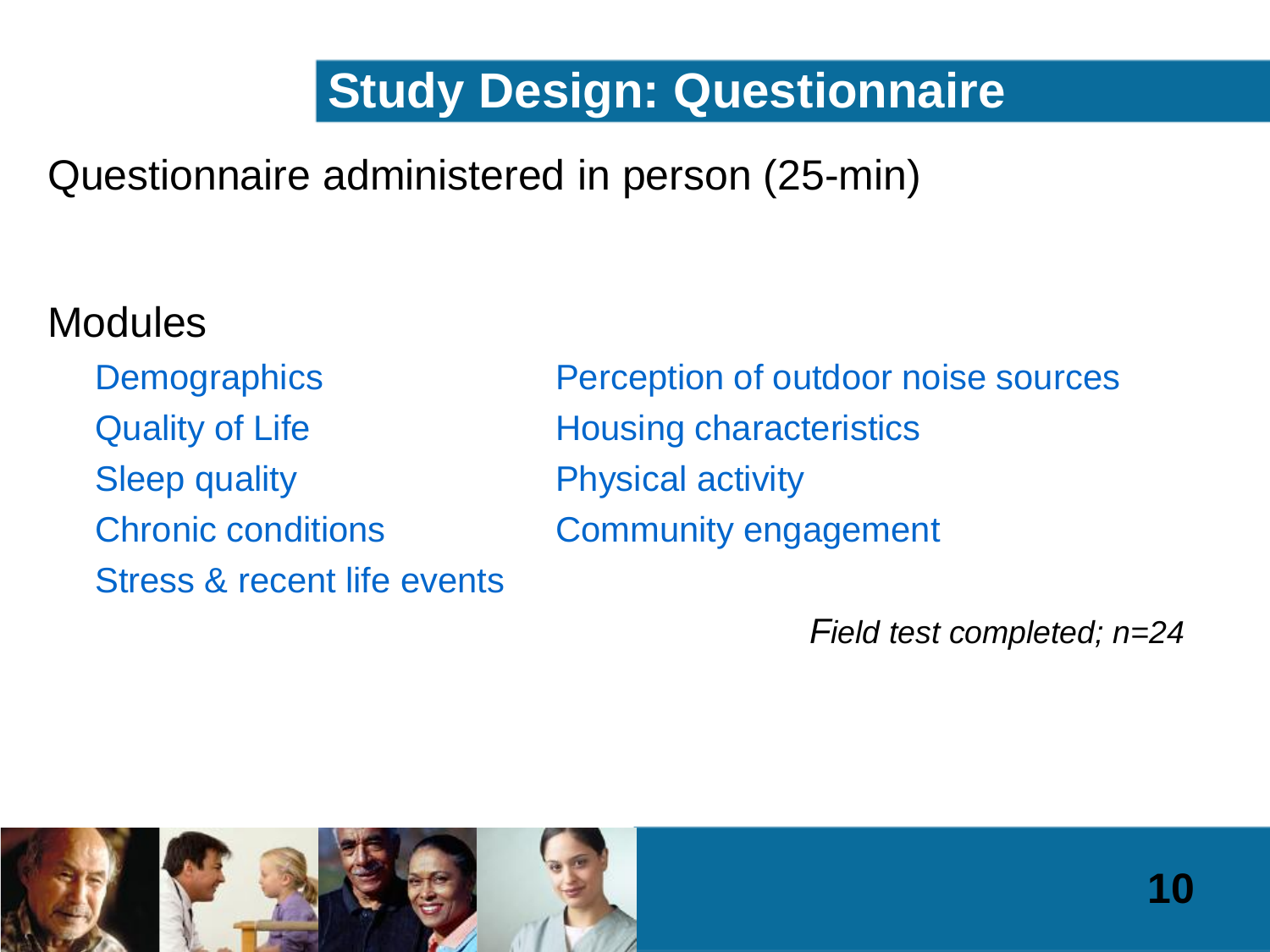# **Study Design: Objective Measures**

All subjects will be tested following questionnaire administration

Measures:

- Blood pressure- automated method
- Hair sample for cortisol analysis- assayed using ELISA
- Sleep- Wrist-worn actimeter and sleep diary: 7 consecutive days (pilot study completed, n=27).

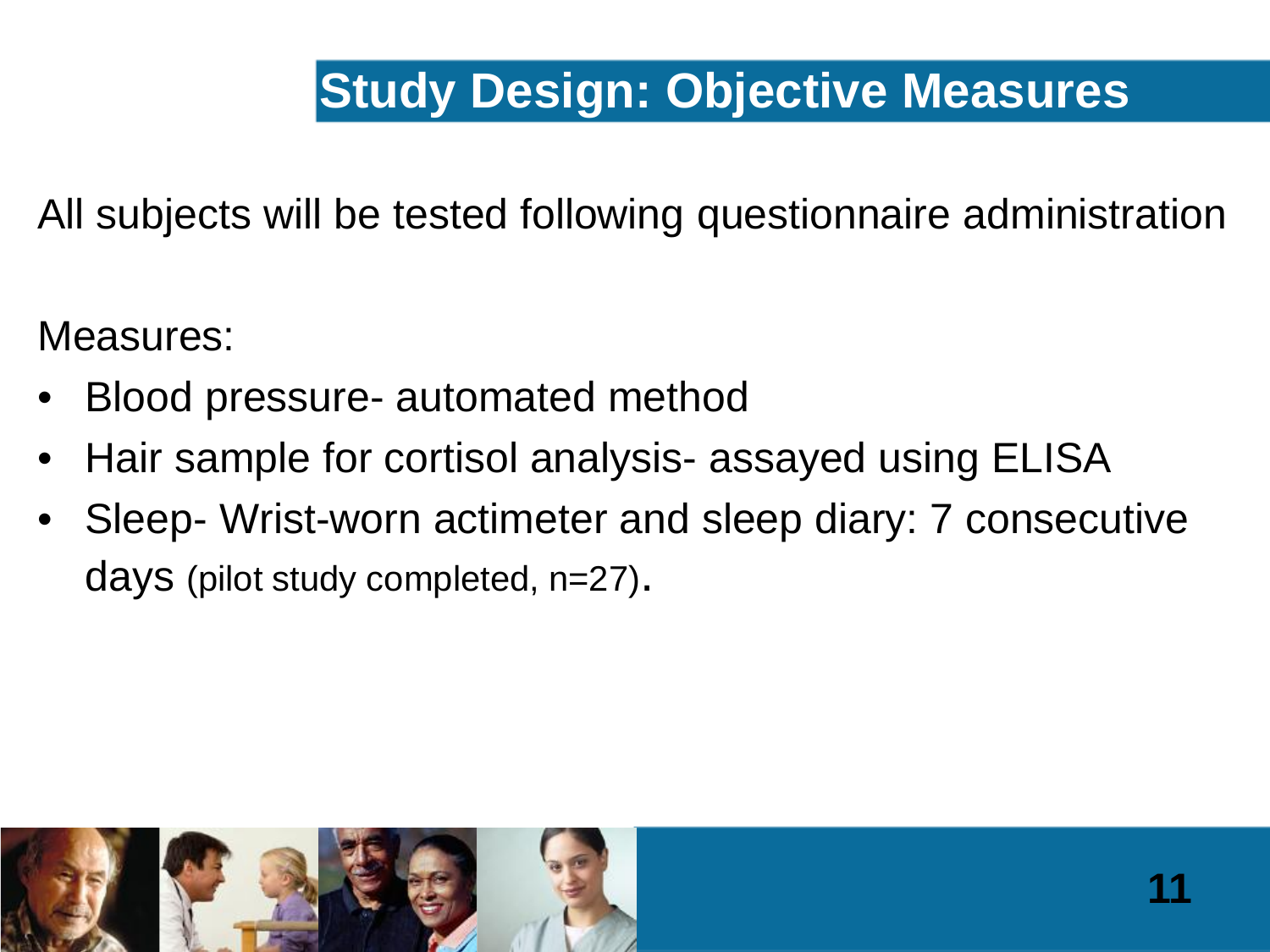# **Study Design- WTN Measures/Calculations**

Wind turbine noise levels at each dwelling will be calculated using the following:

Noise measurement

- Sound recordings (including LFN) inside and outside selected homes on completion of the survey
- Room dimensions (LFN calculations)
- Mobile weather station for wind speed/ground moisture
- 6 Hz and above

# Noise calculations

Using common internationally accepted sound modeling protocols (Harmonoise; CadnaA); 6 Hz and above

#### *Pilot testing ongoing*

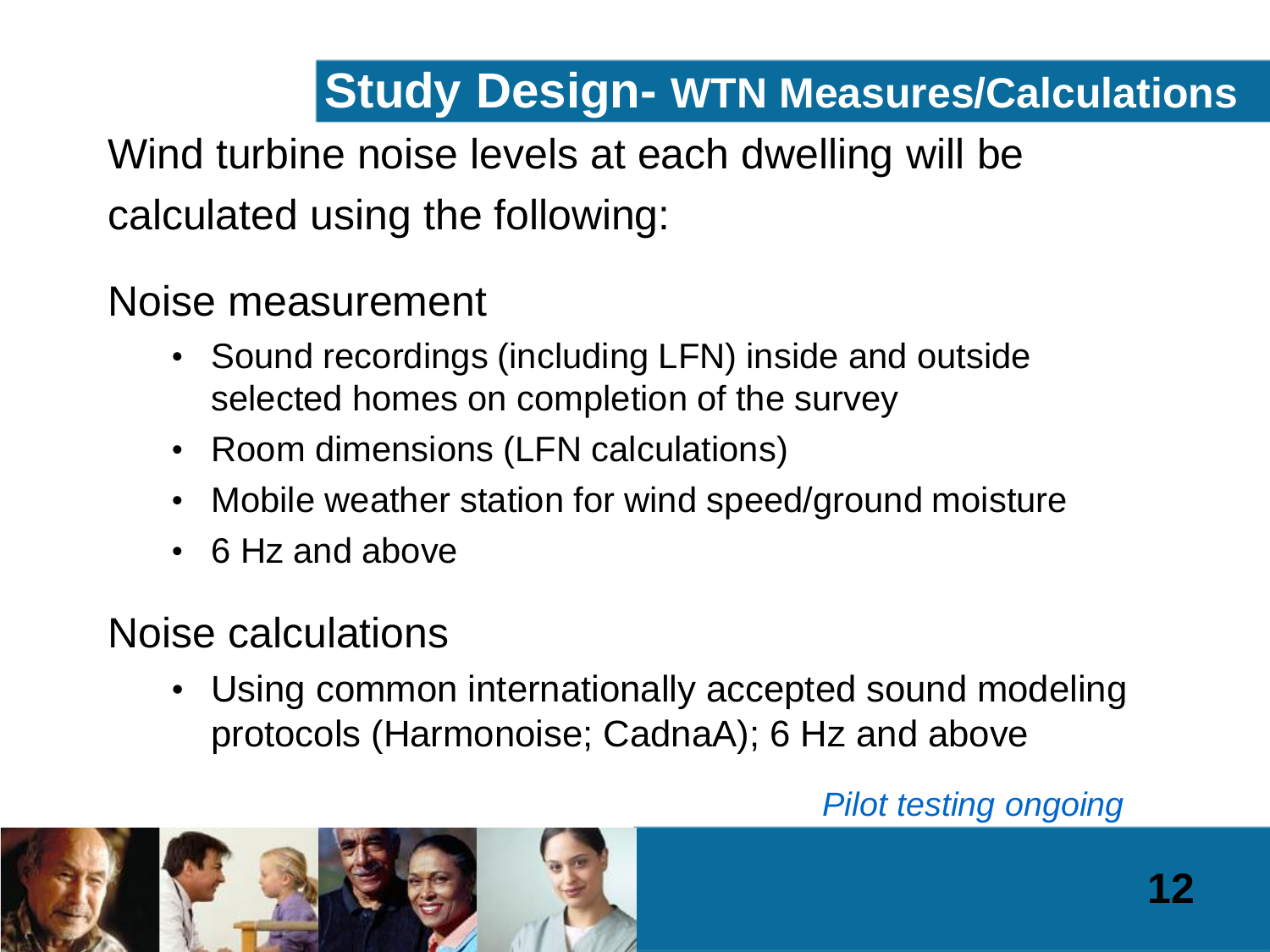# **Study Design: Addressing Knowledge Gaps**

- Large sample size (~1400 subjects)
- Subjective and objective measures
- Indoor and outdoor WTN assessment (>6 Hz)
- Assessment of exposure-response relationships
- Comparing results to existing national prevalence data
- *Complemented by an independent authoritative weight-of-evidence review of all literature by the Canadian Council of Academies*.

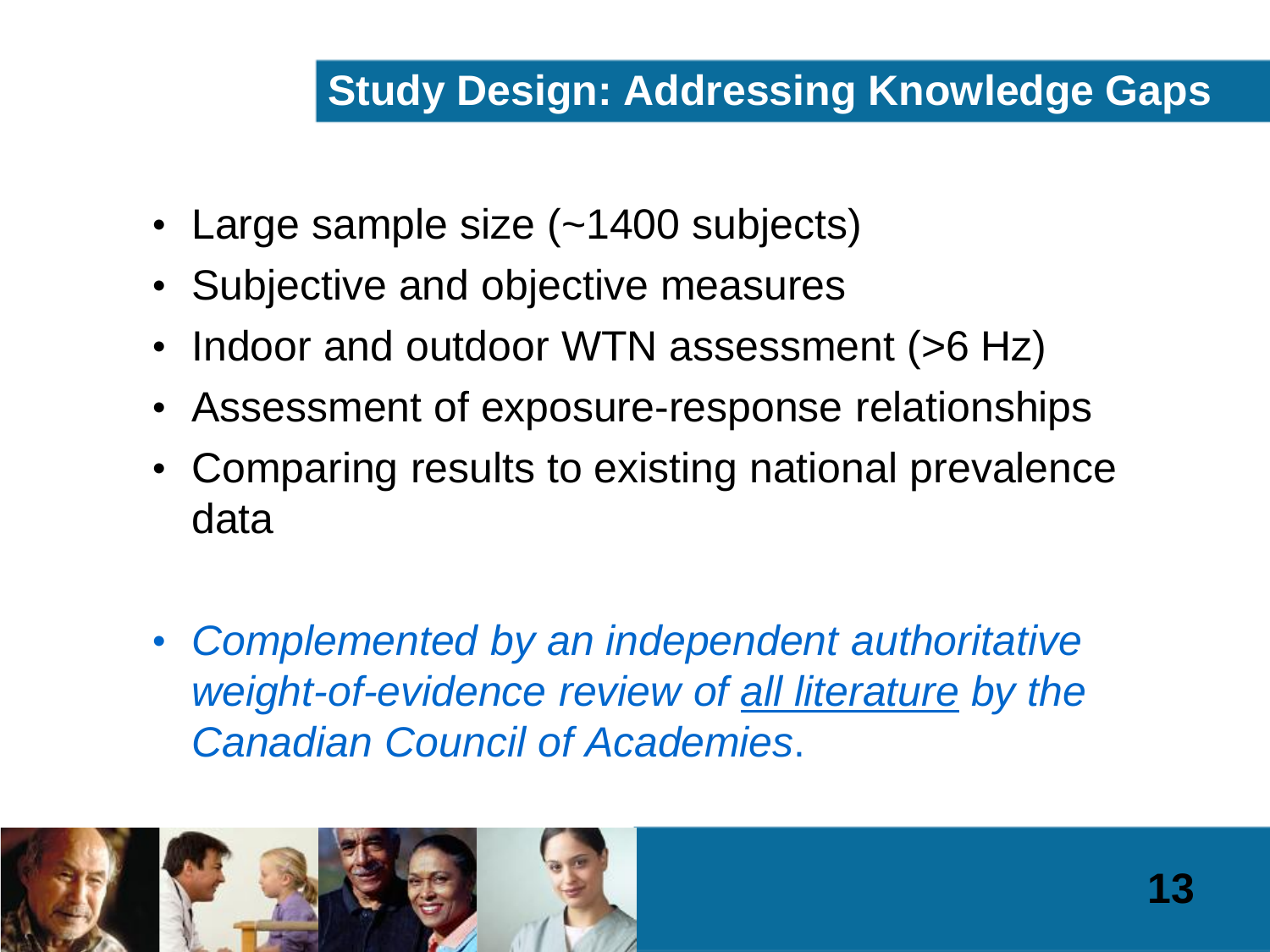## **Peer Review/ Consultation on Methodology**

- **Science Advisory Board (February 2012)**
- **Expert committee (27 individuals)**
- 60 day web-based public consultation of design
	- Approximately 950 submissions including 350 attachments were received
	- Design committee currently reviewing and responding to feedback
	- Responses to be made available on the HC website
- World Health Organization Noise Committee peer review
- **Presentation of design at conferences** 
	- Internoise 2012, New York City, August 19-22, 2012
	- International Conference on Clean Energy, Quebec City, QC, September 10-12, 2012
	- EWEA, Wind Turbine Noise: From Source to Receiver, Oxford, UK, December 10-11, 2012
- Results in 2014
	- Results will be shared with the provinces and territories.
	- Will support decision makers by strengthening the evidence base.

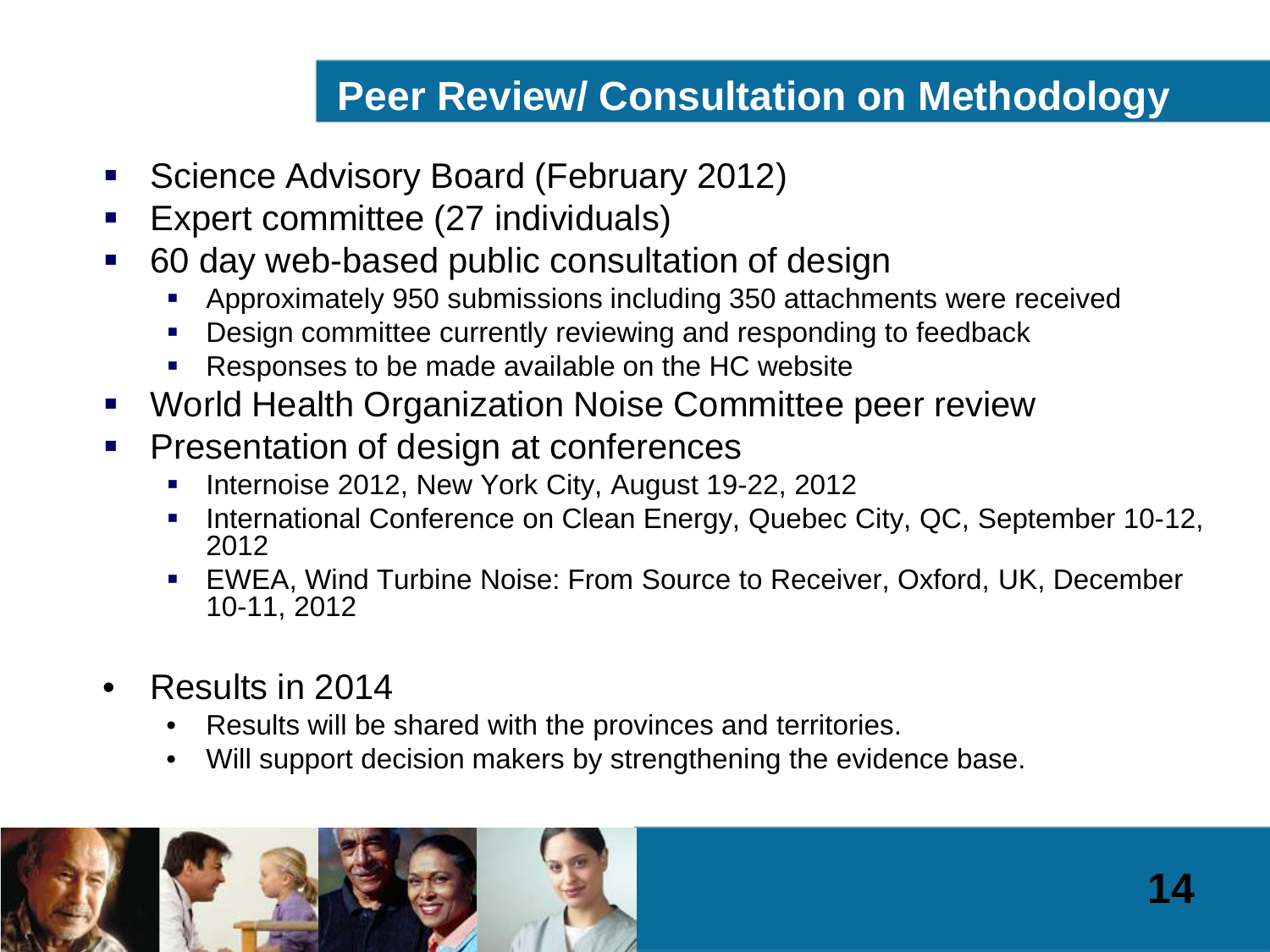## Research Team

David Michaud, PhD Principal Investigator

Tara Bower, M.Sc **Internal Community** James Brooks, M.D., FRCPC Shirley Bryan, PhD Paul Dockrill, M.Sc. Christopher Duddek, M.Sc. Katya Feder, Ph.D. Kenneth C. Johnson, PhD. Stephen Keith, Ph.D. Antoine Lacroix, Eng., M.Sc. Eric Lavigne, Ph.D. Serge Legault, B.Sc Tony Leroux, Ph.D. Leonora Marro, M.Sc D'Arcy McGuire, B.A. Brian James Murray, MD FRCP Denis Poulin, M.A. Werner Richarz, Ph.D., P.Eng. Jason Tsang, P.Eng. Paul Villeneuve, Ph.D. Shelly Weiss, M.D., FRCPC

#### International Advisors

Roel H. Bakker, Ph.D. Norm Broner, Ph.D. Sabine A. Janssen, Ph.D. Hideki Tachibana, Ph.D.